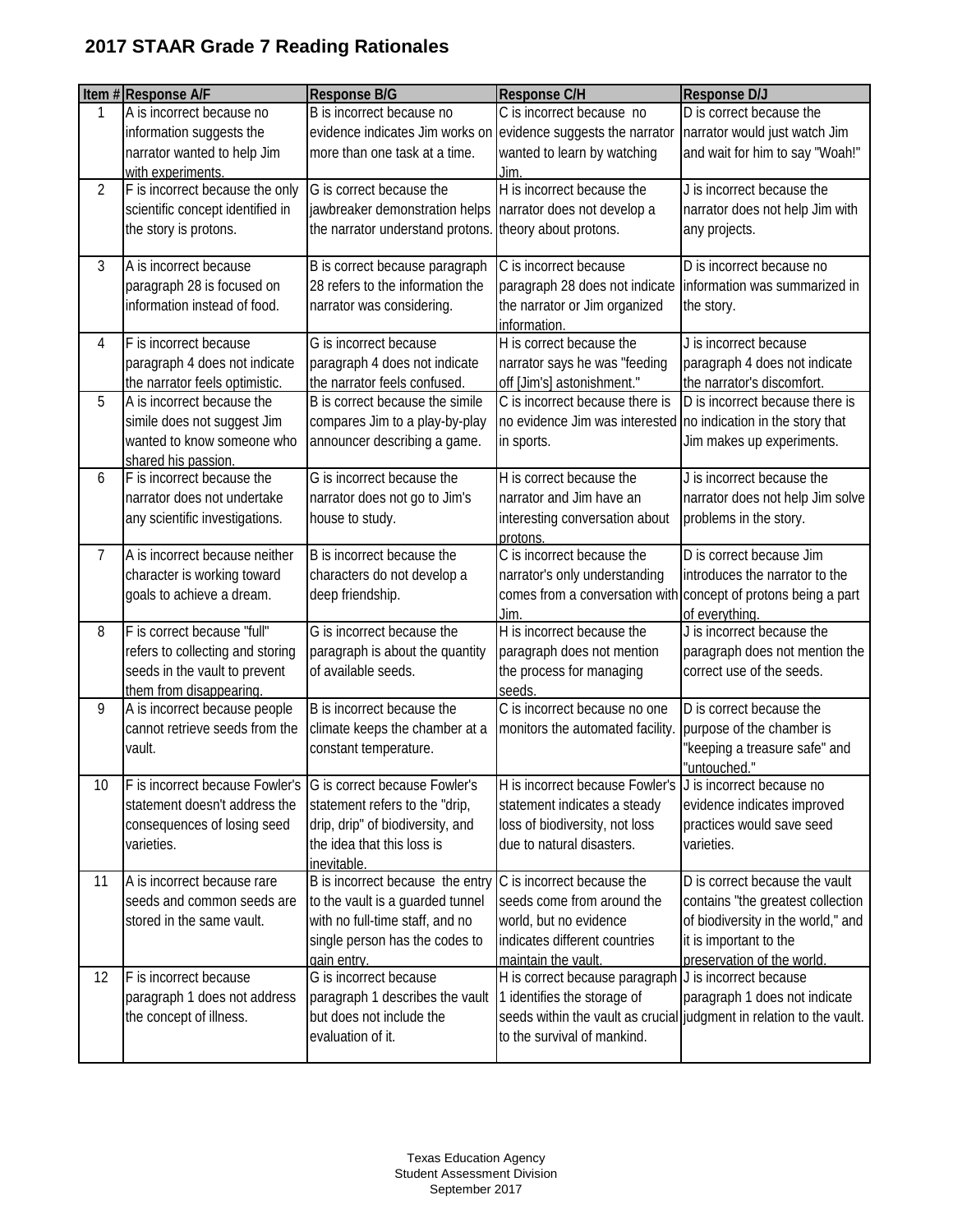|    | Item #Response A/F                                                                                                                         | Response B/G                                                                                                                                                                             | Response C/H                                                                                                                                                                    | Response D/J                                                                                                                                                                         |
|----|--------------------------------------------------------------------------------------------------------------------------------------------|------------------------------------------------------------------------------------------------------------------------------------------------------------------------------------------|---------------------------------------------------------------------------------------------------------------------------------------------------------------------------------|--------------------------------------------------------------------------------------------------------------------------------------------------------------------------------------|
| 13 | A is incorrect because<br>paragraph 4 indicates no<br>decision process for depositing<br>seeds in the vault.                               | B is incorrect because<br>paragraph 4 indicates no reason<br>for Norway deciding to sponsor<br>the construction of the vault.                                                            | C is incorrect because the<br>process for shipping seeds to<br>the vault is not addressed in<br>paragraph 4.                                                                    | D is correct because paragraph<br>4 refers to seeds from Mexico,<br>Nigeria, North America, and<br>from the Aztecs and Incas.                                                        |
| 14 | no other seed vaults to<br>compare the Svalbard Seed<br>Vault to.                                                                          | F is incorrect because there are G is correct because paragraph<br>2 indicates scientists are<br>concerned that certain types of<br>food could disappear from<br>stores and kitchens.    | H is incorrect because<br>paragraph 2 does not indicate<br>the rate that seeds disappear.                                                                                       | J is incorrect because<br>paragraph 2 does not address<br>ways to prepare for a natural<br>disaster.                                                                                 |
| 15 | A is incorrect because this<br>summary is incomplete. It does<br>not include information about<br>the purpose or location of the<br>vault. | B is incorrect because the<br>information in this summary is<br>too general. In addition, the<br>summary does not include the<br>location of the vault or the<br>reason for building it. | C is correct because this<br>summary includes the most<br>important ideas from the<br>selection.                                                                                | D is incorrect because this<br>summary is general and<br>incomplete. It does not address<br>the importance of maintaining<br>biodiversity.                                           |
| 16 | F is correct because the<br>illustration shows the secure<br>tunnel behind the steel door.                                                 | G is incorrect because the<br>illustration does not indicate how illustration does not indicate an<br>the vault will be maintained.                                                      | H is incorrect because the<br>understanding of the<br>importance of the vault.                                                                                                  | J is incorrect because the<br>illustration does not show that<br>separate vault chambers would<br>impact the safety of seeds.                                                        |
| 17 | A is correct because the author<br>describes several methods<br>used to keep the tower from<br>leaning.                                    | B is incorrect because the<br>author does not include<br>persuasive language to indicate<br>that he wanted to convince<br>people of the value of the tower.                              | C is incorrect because the<br>selection does not include<br>reasons why early attempts to<br>maintain the tower were not<br>successful.                                         | D is incorrect because experts<br>now agree that the tower should<br>be stable for another 300 years.                                                                                |
| 18 | F is incorrect because cables<br>and weights did not cause the<br>tower to lean more.                                                      | G is incorrect because the<br>placement of the bell tower was<br>not an effort to fix the lean, but<br>to keep it from progressing.                                                      | H is correct because the<br>injection of concrete into the<br>foundation resulted in concrete<br>seeping under it, making the<br>tower lean even more.                          | J is incorrect because the<br>removal of soil did not level the<br>ground or resolve the problem<br>completely.                                                                      |
| 19 | A is incorrect because this<br>event from 1900 is a fact, not<br>an assertion.                                                             | B is incorrect because this<br>suggestion about using helium<br>balloons is a fact, not an<br>assertion.                                                                                 | C is incorrect because the<br>information about a<br>commission of experts and<br>historians trying to save the<br>tower is a fact, not an assertion assumption based upon past | D is correct because the<br>assertion about historians and<br>experts trying to save the tower<br>at a future date is an<br>events.                                                  |
| 20 | F is incorrect because<br>paragraph 2 does not address<br>whether the tower was difficult<br>to build without modern<br>technology.        | G is correct because the tower<br>had started to tilt by the time<br>construction of the third and<br>fourth floors of the tower had<br>begun.                                           | H is incorrect because the<br>tower continued to lean but not<br>more than it did before<br>placement of the bell tower.                                                        | J is incorrect because<br>paragraph 2 does not address a<br>timeline for construction of the<br>tower.                                                                               |
| 21 | A is correct because if the<br>tower leans significantly more,<br>experts and historians will<br>probably try again to stop the<br>lean.   | B is incorrect because the<br>selection does not address how<br>technology might influence<br>efforts to straighten the tower in<br>the future.                                          | C is incorrect because the<br>design of the tower has not<br>changed as a result of the<br>efforts to straighten it.                                                            | D is incorrect because the<br>selection does not address any<br>connection of the efforts to stop<br>the leaning of the tower to any<br>structural problems with other<br>buildings. |
| 22 | F is correct because the Cutty<br>Sark was one of the most<br>advanced clippers of its time,<br>setting new speed records in<br>the 1880s. | G is incorrect because the<br>selection does not address the<br>dimensions of the ship.                                                                                                  | H is incorrect because the hull<br>made the Cutty Sark ideal for<br>use with tea trade, but the<br>ship's role in tea trade is not<br>addressed.                                | J is incorrect because the<br>selection details the restoration<br>and display of the Cutty<br>Sark, but not the later uses of<br>the ship.                                          |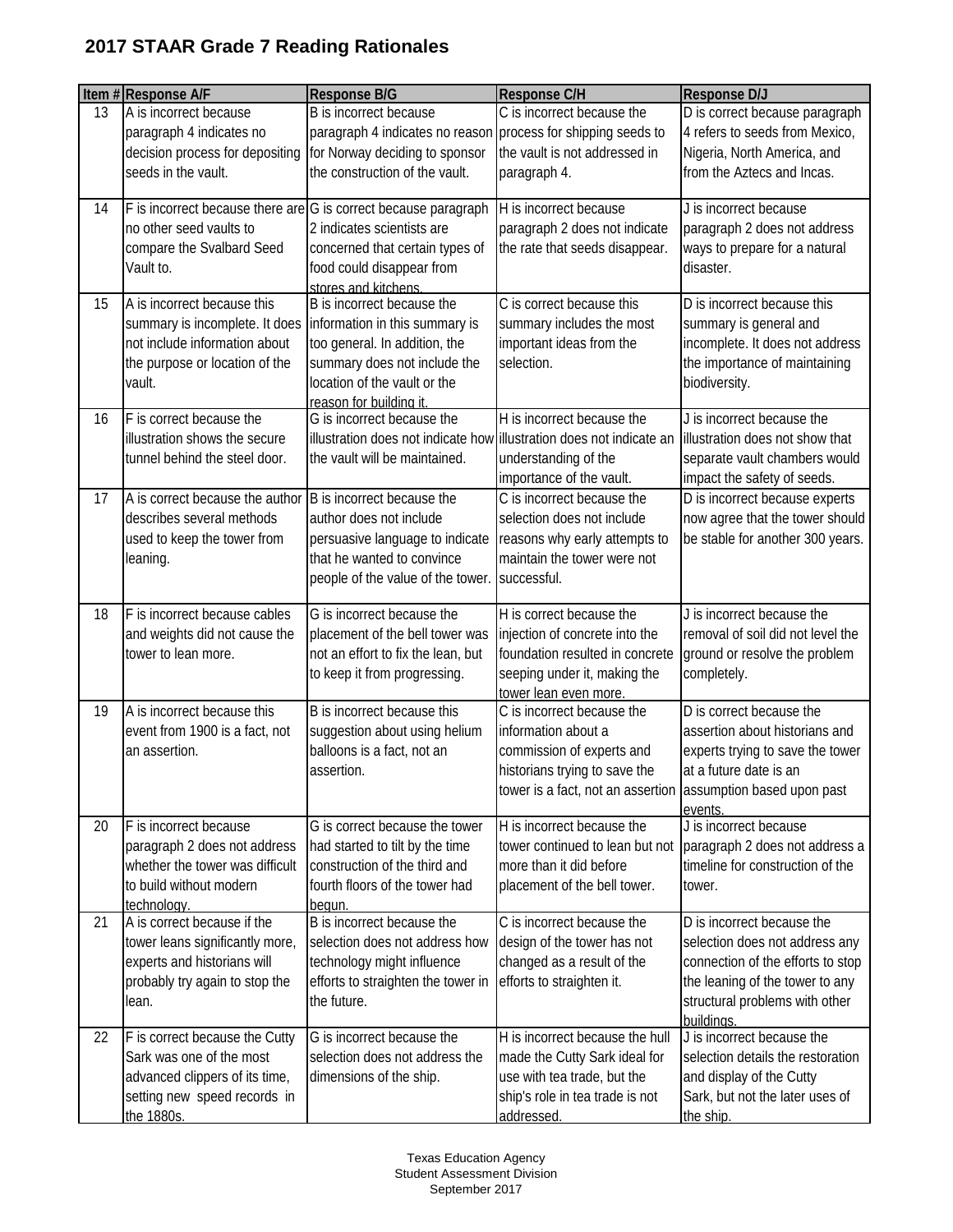|    | Item #Response A/F                                           | <b>Response B/G</b>                                                 | <b>Response C/H</b>                                            | Response D/J                                                        |
|----|--------------------------------------------------------------|---------------------------------------------------------------------|----------------------------------------------------------------|---------------------------------------------------------------------|
| 23 | A is incorrect because the                                   | B is correct because the Cutty                                      | C is incorrect because no                                      | D is incorrect because the                                          |
|    | selection does not contain<br>information about other ships. | Sark was used for training                                          | changes of opinion about the<br>ship are addressed in the      | selection provides a historical                                     |
|    |                                                              | WWII naval officers, and a trust<br>was created to restore the ship | selection.                                                     | record of the Cutty Sark as a<br>valuable ship for the tea industry |
|    |                                                              | as a museum in London.                                              |                                                                | in London and of its restoration                                    |
|    |                                                              |                                                                     |                                                                | and display for public viewing.                                     |
|    |                                                              |                                                                     |                                                                |                                                                     |
| 24 | F is incorrect because the                                   | G is incorrect because the                                          | H is correct because the Cutty                                 | J is incorrect because the                                          |
|    | author does not describe the                                 | selection includes information                                      | Sark remained important                                        | manner of display is a detail                                       |
|    | Cutty Sark as being important                                | about faster steam vessels                                          | throughout London's history.                                   | linked to the ship being raised to                                  |
|    | to the economy of a country.                                 | rising in popularity, which                                         |                                                                | allow a view of the hull shape.                                     |
|    |                                                              | rendered the Cutty Sark<br>obsolete                                 |                                                                |                                                                     |
| 25 | A is incorrect because the                                   | B is incorrect because the                                          | C is incorrect because the                                     | D is correct because the                                            |
|    | photograph does not show the                                 | photograph does not show                                            | photograph does not show how                                   | photograph shows the raised                                         |
|    | interior or exterior condition of                            | anything related to the Cutty                                       | many people can view the                                       | hull of the Cutty Sark, which                                       |
|    | the ship.                                                    | Sark's historical significance                                      | Cutty Sark each day.                                           | made the ship special.                                              |
| 26 | F is correct because the lean of                             | G is incorrect because the                                          | H is incorrect because more                                    | J is incorrect because the tower                                    |
|    | the tower was detected during                                | Leaning Tower of Pisa was                                           | work may be necessary in the                                   | was reopened to the public after                                    |
|    | early construction, but the                                  | famous from the time                                                | future, but the renovation of the the 1990 effort to level the |                                                                     |
|    | Cutty Sark was refurbished                                   | construction began.                                                 | Cutty Sark was completed                                       | ground underneath the                                               |
|    | after the ship had served the                                |                                                                     | before the display was opened                                  | structure. The Cutty Sark is no                                     |
|    | Royal Navy and had set new                                   |                                                                     | to the public in 2012.                                         | longer in use; it is displayed in<br>London                         |
| 27 | speed records.<br>A is incorrect because this                | B is incorrect because the                                          | C is correct because both the                                  | D is incorrect because the use                                      |
|    | description of the Cutty Sark                                | conservation project involving                                      | tower and the Cutty Sark were                                  | of the Cutty Sark for training                                      |
|    | does not relate to the attempt                               | the Cutty Sark was undertaken                                       | damaged, resulting in repairs to officers during World War II  |                                                                     |
|    | to stabilize the tower.                                      | to prevent deterioration, and the                                   | the structures.                                                | does not result in an effort to                                     |
|    |                                                              | attempt to stabilize the tower                                      |                                                                | refurbish the ship.                                                 |
|    |                                                              | resulted in the structure leaning                                   |                                                                |                                                                     |
| 28 | F is incorrect because the                                   | more<br>G is incorrect because the                                  | H is correct because the hull of                               | J is incorrect because the                                          |
|    | purpose of refurbishing the hull                             | exhibit of the Cutty Sark attracts                                  | the Cutty Sark was renovated                                   | conservation efforts for the ship                                   |
|    | of the Cutty Sark was to                                     | visitors from around the world.                                     |                                                                | so visitors could view the shape prevented deterioration, but the   |
|    | prepare it for display. The ship                             |                                                                     | of the hull. The purpose of                                    | purpose of the renovation was                                       |
|    | is no longer in use.                                         |                                                                     | efforts to stabilize the tower                                 | not to repair specific parts of the                                 |
|    |                                                              |                                                                     | was to keep the tower from                                     | structure.                                                          |
|    |                                                              |                                                                     | collapsing                                                     |                                                                     |
| 29 | A is incorrect because the                                   | B is incorrect because there is                                     | C is incorrect because the                                     | D is correct because both the                                       |
|    | repair of the tower involved the                             | no ongoing debate about the                                         | selections do not address the                                  | tower and ship contributed to                                       |
|    | ground underneath and not the                                | best way to restore historical                                      | issue of funding for the                                       | the history of the countries                                        |
|    | structure itself, and the ship<br>never fell into a state of | structures.                                                         | restoration of structures.                                     | where they originated.                                              |
|    | disrepair.                                                   |                                                                     |                                                                |                                                                     |
| 30 | F is incorrect because the                                   | G is correct because the tree                                       | H is incorrect because the                                     | J is incorrect because the poem                                     |
|    | poem does not indicate that the does not have wide branches  |                                                                     | poem does not indicate the                                     | does not indicate where the tree                                    |
|    | trees lose their leaves in the                               | that would provide protection for                                   | height of the tree.                                            | grows.                                                              |
|    | fall.                                                        | birds and squirrels or shade for                                    |                                                                |                                                                     |
|    |                                                              | people who pass.                                                    |                                                                |                                                                     |
| 31 | A is correct because the poem                                | B is incorrect because                                              | C is incorrect because the                                     | D is incorrect because in the                                       |
|    | personifies the branches trying<br>to attract visitors.      | personification in the fourth<br>stanza does not indicate the       | poplar in the poem does not<br>provide directions to others.   | fourth stanza the poplar moves<br>effortlessly and purposefully to  |
|    |                                                              | poplar's attempts to stay active.                                   |                                                                | welcome children and birds.                                         |